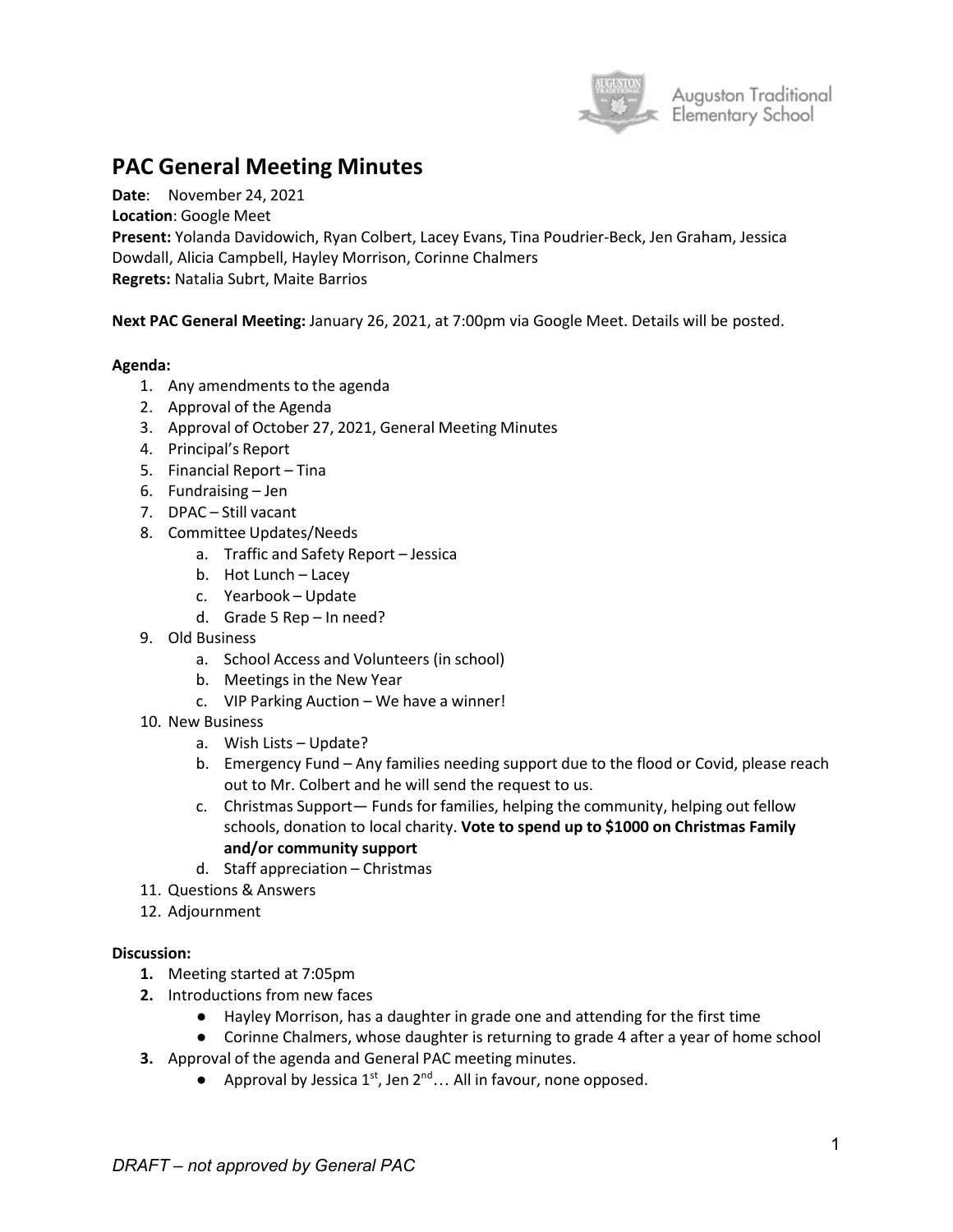

**BBOTSFORD** 

Auguston Traditional<br>Elementary School

● AGM Meeting Minutes were circulated on the website and the newsletter. The minutes are approved. Corinne 1<sup>st</sup>, Jessica 2<sup>nd</sup>. All in favour, none opposed.

#### **4. Principal's Report (Mr.Colbert)**

#### Land Acknowledgement

#### Éy swáyel.

We acknowledge the Abbotsford School District is located on the traditional and unceded territory of the Stó:lō people, the Semá:th First Nation and Mathxwi First Nation. With this, we respect the longstanding relationships that Indigenous Nations have to this land, as they are the original caretakers.



# **Our Commitment**

The Abbotsford School District acknowledges historical and ongoing injustices that Indigenous Peoples endure in Canada, and we accept responsibility as a public educational institution to contribute toward revealing and correcting miseducation as well as renewing respectful relationships with Indigenous communities through our teaching and community engagement.



Indigenous ducation



- School Update
	- Thoughts to all the families in our school and in our community who have been affected by the floods, whether directly or indirectly. If anyone is in need of support, please contact Mr. Colbert directly.
	- Field Trips: a few have been scheduled and taken place, but they are limited due to restrictions.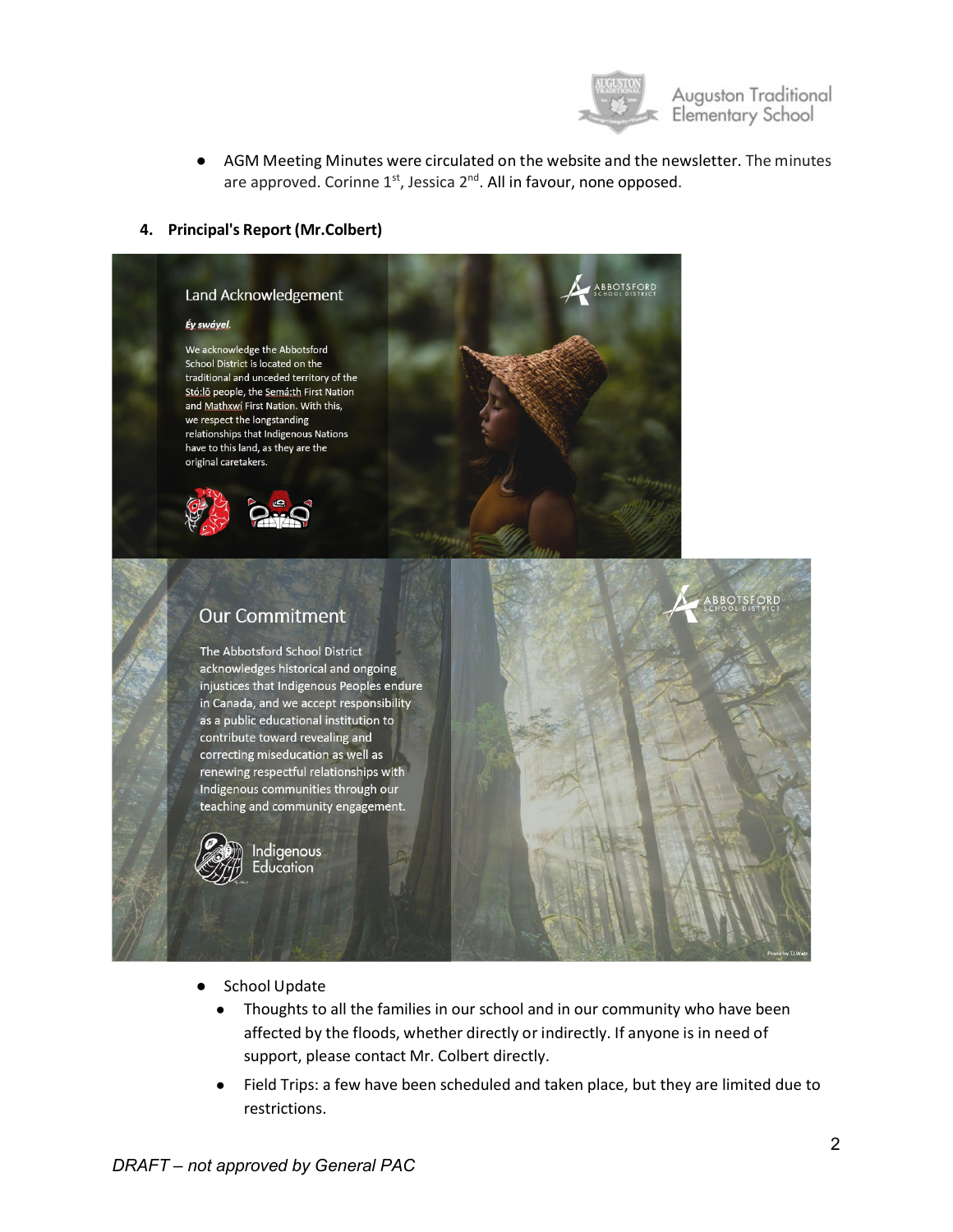

- Targeted measures into effect on November 12. Because of this, in combination with time lost to the virtual week from flooding, report card dates have been moved.
- Teachers will work virtually, from school or participate in community service on NI Day. Mr. Colbert will be cleaning out portables during the NI day and anyone with time to spare can contact him.
- Staffing issues post-flood have been tricky to manage, thank you staff for their dedication as some are dealing with 3-4 hour commutes to work.
- Cameras were supposed to be temporary, no word yet on the status of them. Unfortunately, they were not able to capture usable footage.
- Traditional school tenets will be emailed to the Exec and discussed in additional meeting before being sent out.
- PAC room needs organizing. Corinne has volunteered to help.

# **5. Financial Report- Tina**

- First month of transactions
- Gaming grant was received as well as some funds from hot lunch
- Minor spending to pay for some expenses of hot lunch as well as the Kindergarten Pumpkin Patch and other various classroom support type spending
- Next month will have significant amount of spending as we draw from gaming grant to go towards playground expenses, leaving a little for general cash flow

# **6. Fundraising- Jen G.**

- Neufeld farms fundraiser has closed with profits recorded in Munch-a-Lunch
- Virtual Scholastic book fair is currently underway, unsure of the sales to date but the credits can be used for library and classrooms
- Seeking new ideas for the New Year
- **7. DPAC**
	- The position is still vacant. The role is to attend a monthly meeting and present an update to the ATES PAC on a monthly basis. If you're interested in this role, please email Auguston PAC or message on Facebook.

# **8. Committee Updates/Needs**

- Traffic and Safety Report- Jessica
	- Poor driving habits are still present at drop off and pick up
	- A crossing guard is not an option given that the school isn't technically on a main road
	- Asking that we all hold each other accountable and use common sense
	- No parking by the fire hydrant
	- Our VIP parking spot was won and is being used by its new owner
- Hot Lunch Lacey
	- Hot lunch has been moved to December 9
	- Donut day scheduled for next month, date to follow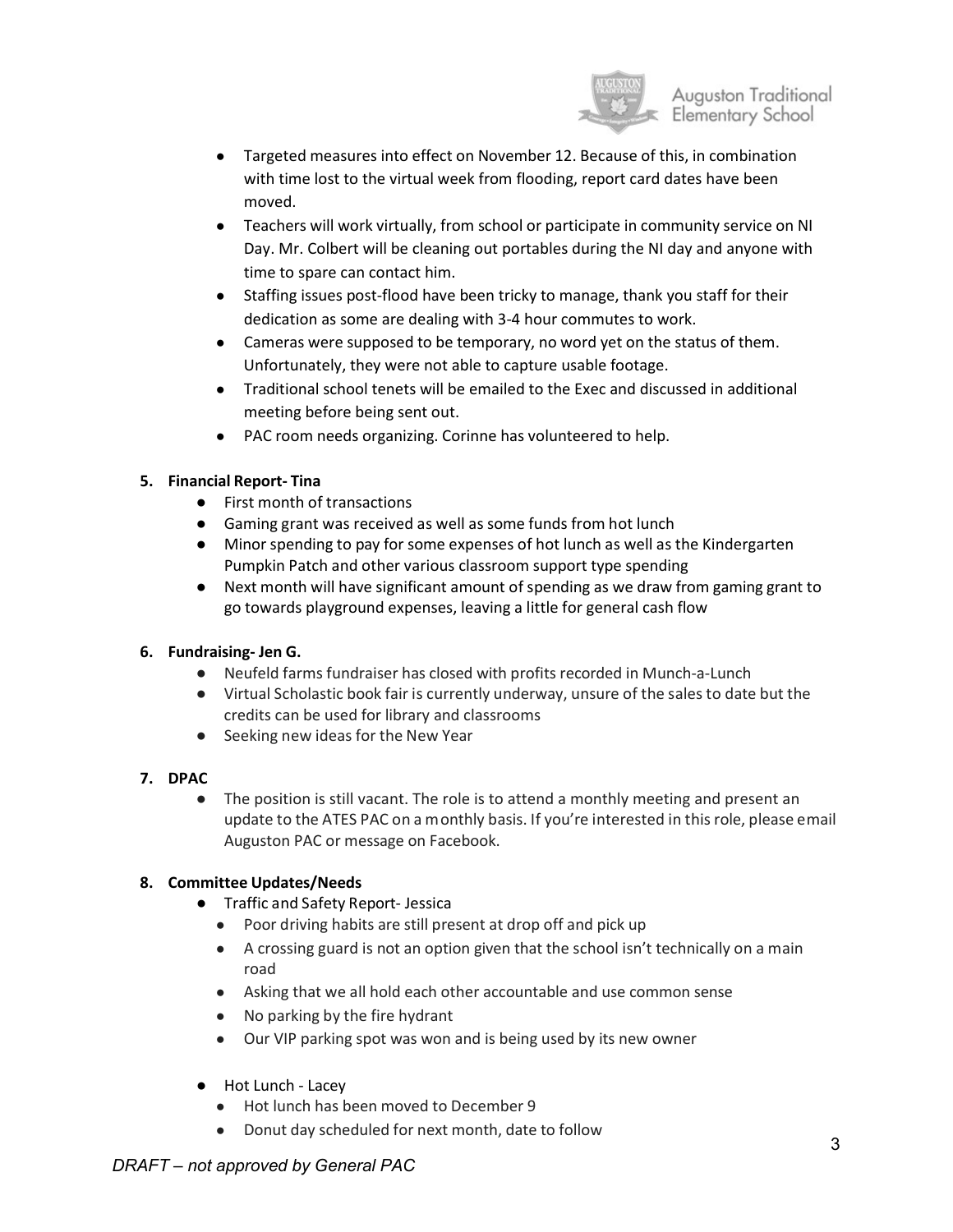

- Thank you to Lacey for her flexibility and organization of treat day
- Yearbook
	- The interested person has been affected by the floods and does not have access to her home. Plans for this are on hold for now.

## **9. Old Business**

- Grade 5 Rep
	- Still looking for a rep, Tina is filling in temporarily. Teachers have met and discussed some ideas, but Mr. Colbert will coordinate with Tina after touching base with staff again.
	- Some places may be off the table if vaccine mandates for children happen
- School Access is no longer as limited. Staff are allowed to bring in parents for volunteer opportunities without consulting Mr. Colbert. If you need to see him, appointments are appreciated as he is very busy and not always able to accommodate drop in.
- Would like to host in person PAC meetings, planning for the last week of January, but will see how things go.

#### **10. New Business**

- **● Wishlist**
	- No updates on this as staff meetings were postponed due to the recent floods. Mr. Colbert will touch base, and we will discuss at the next meeting.
- **● Emergency Fund**
	- If any families are in need or if you know of any in need, affected either by the recent flooding or covid, please reach out to Mr. Colbert directly.
- **● Christmas Support**
	- Exec will vote on how much to spend for our Christmas support in the community and where to direct the donations
	- Other schools, within our community or to those affected by flooding
	- **Vote to spend up to \$1000 on Christmas Family and/or community support. 1st-Jessica L. 2nd- Jen G. APPROVED**

### **● Staff Appreciation**

- Currently no restrictions of types of appreciation unless it is food, must be commercially packaged goods or some type of catered lunch that offers individually packaged meals.
- Jessica will connect with Brenda W. to see what her plan is
- Corinne has volunteered her time and will reach out to Brenda directly

### **11. Question & Answer**

- **●** Tina would like all exec's emails and phone numbers forwarded to her as soon as possible
- **●** No meeting in December due to the short month
- 12. Adjournment. 8:04pm Lacey 1<sup>st</sup>, Jen 2<sup>nd</sup>. All in favour, none opposed.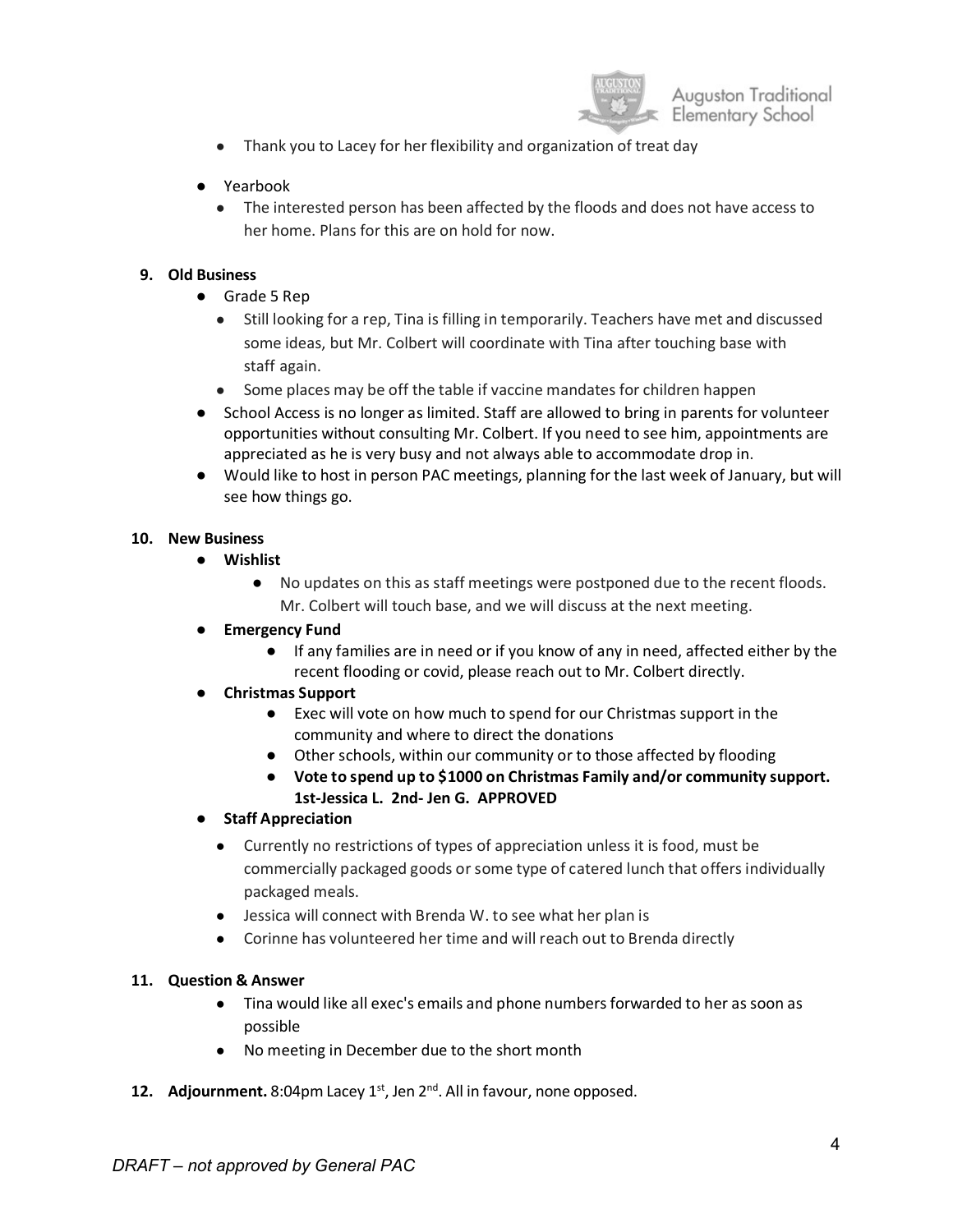

Auguston Traditional<br>Elementary School